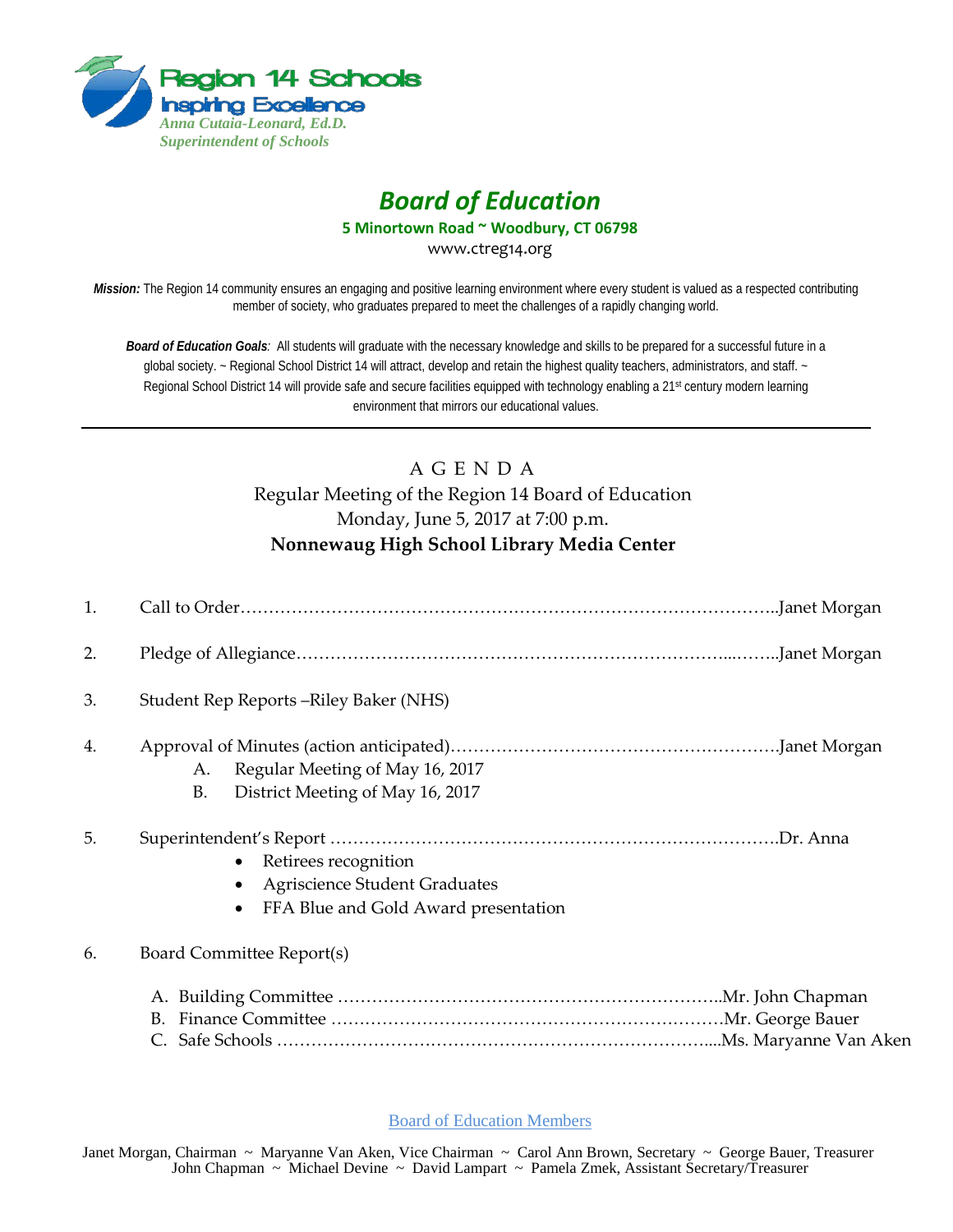#### 7. Board Chair's Comments

# A. BOE Student Reps recognition

#### 8. Privilege of the Floor

The Board of Education will recognize citizens of Bethlehem and Woodbury, who are asked to state their name and town of residence and to please limit comments to three (3) minutes. All comments should be addressed to the Board of Education Chair. Decorum will be enforced.

#### 9. Old Business

# A. Approval of Policies (action anticipated)

Move that the Region 14 Board of Education approve the following mandated policies supplied and revised by CABE Policy Services, having been reviewed and recommended by the Policy Committee:

Policy 5114 – Student Discipline Policy 9325.43 – Bylaws of the Board - Attendance at meetings via Electronic communications Policy 6142.101 – Wellness

#### 10. New Business

A. Connecticut Healthy Foods Certification (action anticipated) Move that the Region 14 Board of Education opt in to the CT Healthy Foods Program for 2017- 2018.

# B. Bid Award for Preschool Relocation (action anticipated)

Move that the Region 14 Board of Education award the bid in the amount of \$5,004 to William B. Meyer Inc., 255 Long Beach Blvd, Stratford, CT 06615 for the relocation of STAR Preschool from WMS to both MES and BES as presented.

# C. Bid Award for Central Office Temporary Relocation to WMS (action anticipated)

Move that the Region 14 Board of Education award the bid in the amount of \$5,004 to William B. Meyer Inc., 255 Long Beach Blvd, Stratford, CT 06615 for the relocation of the Central Office from NHS to WMS as presented.

D. Bid Award for Construction of Temporary Gravel Parking lot at WMS (action anticipated) Move that the Region 14 Board of Education award the bid in the amount of \$12,550 to Paul Carlson and Son Excavating, 29 Bethlehem Rd, Woodbury, CT 06798 for the Construction of Temporary Gravel Parking lot at WMS as presented.

Board of Education Members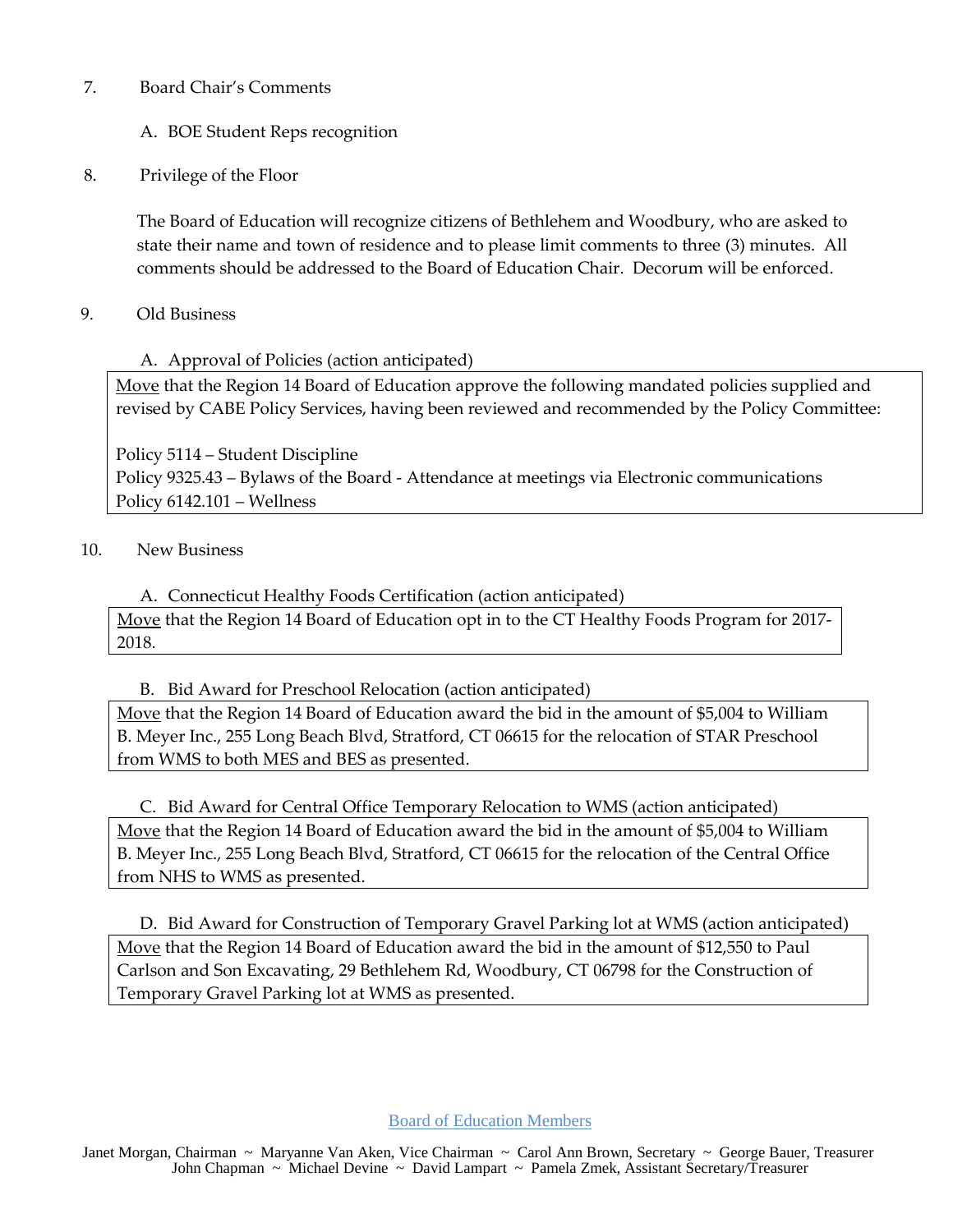E. Bid Award for Purchase and Installation of Audio Visual Equipment for BOE (action anticipated) Move that the Region 14 Board of Education award the bid in the amount of \$35,869 to H.B. communications for the purchase and installation of audio visual equipment for the Board of Education Board room at WMS as presented.

F. Bid Award for Purchase and Installation of 4 Ductless Heat Pump Systems at WMS (action anticipated)

Move that the Region 14 Board of Education award the bid in the amount of \$29,500 to Sav-Mor Cooling and Heating, 231 Captain Lewis Dr., Southington, CT 06489 for the Purchase and Installation of 4 ductless heat Pump systems at WMS as presented.

G. Bid Award for Purchase and Installation of Preschool Playground Equipment (action anticipated) Move that the Region 14 Board of Education award the bid in the amount of \$13,932 to Creative Recreation, 50 Smallwood Rd, West Hartford, CT 06133 for the purchase and installation of Preschool Playground Equipment at MES as presented.

H. Discussion/ possible action on ratification of proposed collective bargaining agreement with the Cafeteria Workers' Association (CWA) (Executive Session anticipated)

Move that the Region 14 Board of Education ratify the proposed collective bargaining agreement between the Board and the Cafeteria Workers' Association (CWA) covering the period of July 1, 2017 through June 30, 2021.

Move that the Region 14 Board of Education authorize the Board Chair to sign said agreement, subject to any further necessary legal review.

I. Discussion/ possible action on ratification of proposed collective bargaining agreement with the Nonnewaug School Nurses Local 1303-247 of Council #4 AFSCME, AFL-CIO (Executive Session anticipated)

Move that the Region 14 Board of Education ratify the proposed collective bargaining agreement between the Board and the Nonnewaug School Nurses Local 1303-247 of Council #4 AFSCME, AFL-CIO covering the period of July 1, 2017 through June 30, 2021.

Move that the Region 14 Board of Education authorize the Board Chair to sign said agreement, subject to any further necessary legal review.

J. Superintendent's Evaluation - Executive Session (anticipated)

Move that the Board of Education enter Executive Session for the purpose of a personnel matter; specifically, the Superintendent's evaluation.